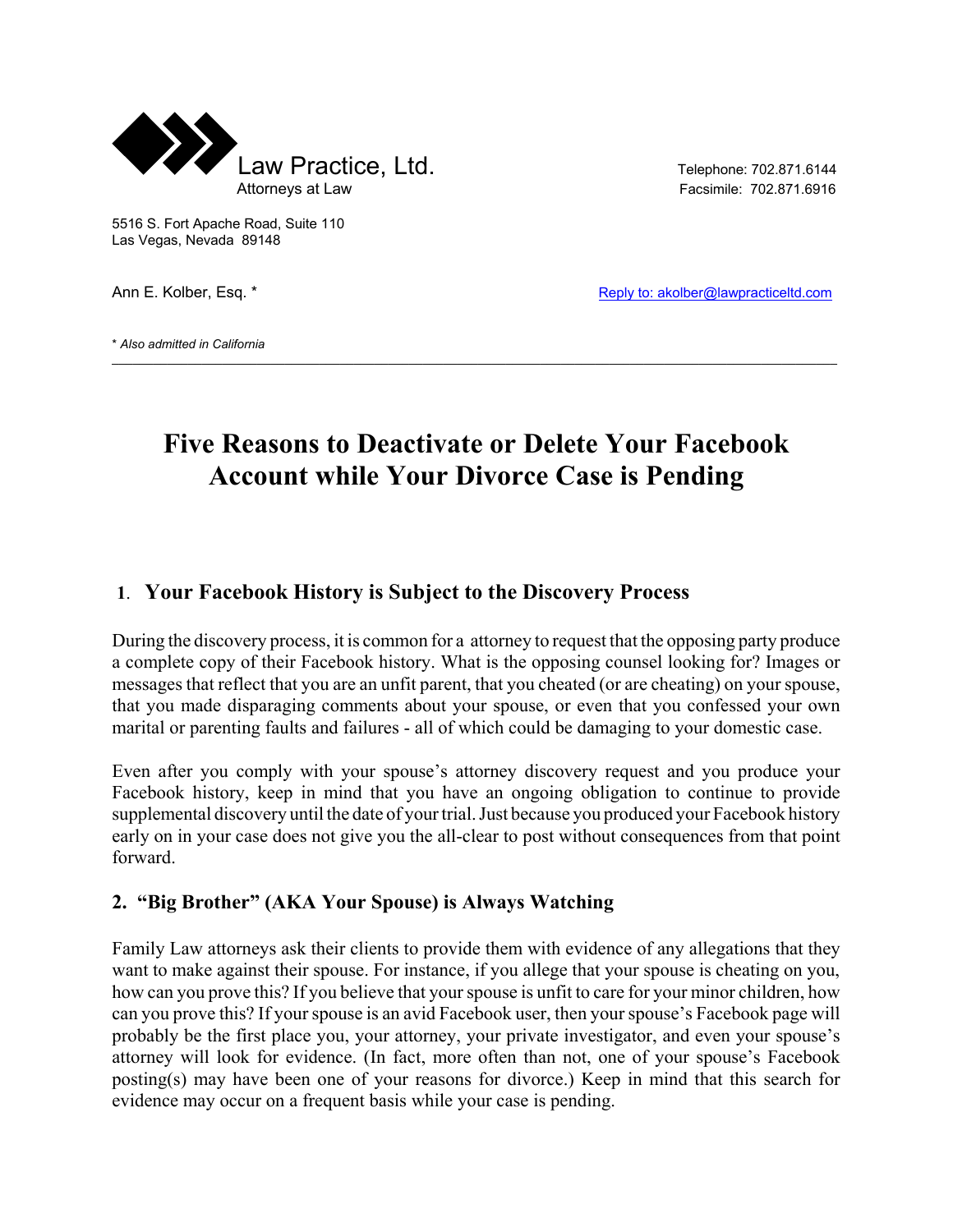A picture on Facebook may truly be worth a thousand words because a picture posted on Facebook may contain more than just a damaging picture - it may contain a comment from a paramour or a comment or picture of a friend that joined your spouse for a night out on the town or on a vacation getaway where the alleged adulterous acts took place, providing your attorney with the name and possible contact information of a potentially key witnesses.

# **3. The Danger of the "Overshare" : You May Not Be Able to Resist Posting Content That is Detrimental to Your Case**

You know yourself best, but in a moment of weakness you may not be able to control the urge to post content on your Facebook page that could be damaging to your case. Or, with all the stress that accompanies a divorce, you may end up unintentionally posting detrimental content. This detrimental "oversharing" is so easy to do, all it takes is just a few keystrokes and a click and your dirty laundry is aired out on Facebook for all to see, including your spouse (and/or your spouse's attorney) who is dutifully reviewing your Facebook page on a daily basis and collecting evidence in order to prove his or her case.

By way of example, you filed for divorce against your spouse because he committed adultery, but you decide that if he's being unfaithful then you will start as well. In a moment of weakness, and in order to show your spouse that two can play at that game, you decide to post a scandalous picture of yourself on Facebook. This photo may very well end up as ammunition for your spouse's attorney to question your fitness as a parent and thereby put your case at risk.

Or, during your deposition you may be asked by your spouse's attorney if you have ever said or written anything disparaging about your spouse. You may say no, having completely forgotten what you posted on Facebook in a moment of weakness, and your spouse's attorney (who has been given daily updates of your Facebook postings) has fuel to attack your credibility at trial or worse.

# **4. You Cannot Control The Pictures/Comments Your Facebook "Friends" Post on Your Page**

While you may know yourself best, you may not know your Facebook "friends" and their posting tendencies at all. You may be doing a good job of keeping your private life under wraps, and controlling the urge to air your dirty laundry, but beware - you cannot control the ability of your Facebook "Friends" to post on your page.

Here's the scenario: you privately disclose to several of you Facebook "friends" who you thought you could confide in and who you thought were on your side during your divorce, that you are having an affair. However, you didn't realize that one of your "friends" was always jealous of you and jealous of what she perceived as your perfect marriage. A day or two later, your "friend" posts a snide comment on your page about adultery or flat out repeats your secret - potentially damaging your case. The various ways that this type of scenario can play out are simply out of your control and can be detrimental to your case.

## **5. Avoid Temptation, it Starts with a Friend Request...**